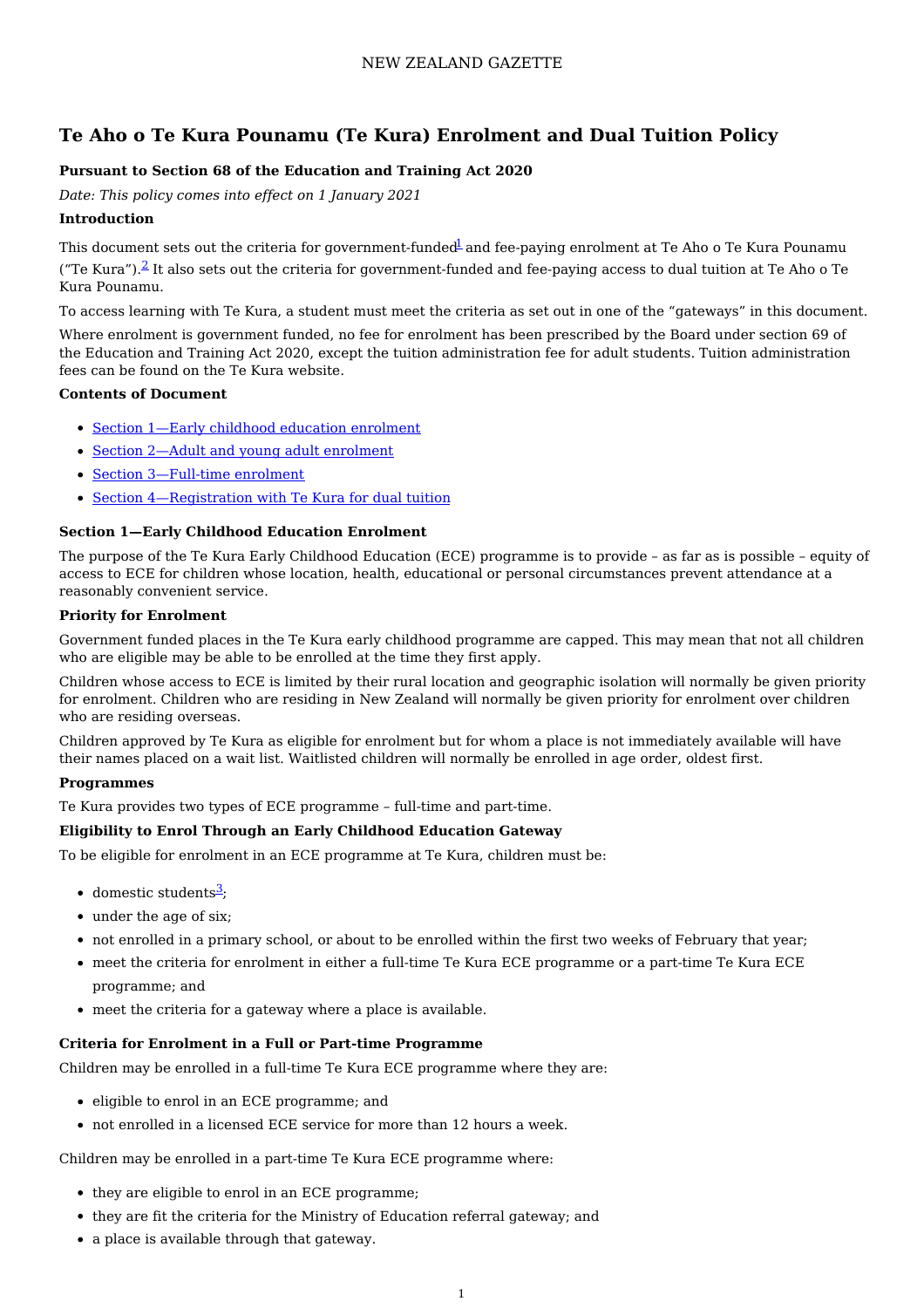A child ceases to be eligible for enrolment when age or changed circumstances mean that the gateway criteria under which they were enrolled are no longer met. Te Kura must check in a timely manner when the child is expected to start school to ensure that funding is not claimed in error.

| Gateway                         | Entry criteria                                                                                                                                                                                                                                                                                                               | <b>Funding</b>       |
|---------------------------------|------------------------------------------------------------------------------------------------------------------------------------------------------------------------------------------------------------------------------------------------------------------------------------------------------------------------------|----------------------|
| Geographic<br>isolation         | This gateway is for children who are unable to attend a licensed and/or<br>chartered English or Māori medium ECE service because of distance or<br>inaccessibility from their home.                                                                                                                                          | Government<br>funded |
|                                 | To qualify, the nearest licensed and/or chartered service must be:                                                                                                                                                                                                                                                           |                      |
|                                 | a. more than six kilometres away from the child's home; or                                                                                                                                                                                                                                                                   |                      |
|                                 | b. located behind a geographic barrier (e.g. an un-bridged river) that                                                                                                                                                                                                                                                       |                      |
|                                 | prevents reasonable access to the service.                                                                                                                                                                                                                                                                                   |                      |
|                                 | Te Kura will apply prioritisation criteria to ensure access by families with<br>the highest level of need based on distance and accessibility.                                                                                                                                                                               |                      |
| <b>Itinerancy</b>               | This gateway is for children of families whose itinerancy requires a change<br>of licensed and/or chartered ECE service each school term.                                                                                                                                                                                    | Government<br>funded |
|                                 | The minimum enrolment period is six months.                                                                                                                                                                                                                                                                                  |                      |
|                                 | Parents/caregivers must provide, at the commencement of enrolment, an<br>itinerary demonstrating that they will change location at least once per<br>term and that each change in location will require a change of licensed<br>and/or chartered ECE service. A written declaration to that effect will also<br>be required. |                      |
|                                 | Te Kura will review these enrolments every six months. For this review,<br>caregivers will provide a written declaration confirming that they continue<br>to meet the requirements of this gateway. Caregivers will also provide an<br>updated itinerary to demonstrate continued eligibility.                               |                      |
| <b>High health needs</b>        | This gateway is for children with a long-term illness or medical condition<br>preventing their attending a licensed and/or chartered ECE service.                                                                                                                                                                            | Government<br>funded |
|                                 | Caregivers must provide, each year, a medical certificate from a medical<br>practitioner specialising in the condition preventing attendance, or a<br>referral letter from a general practitioner to a specialist.                                                                                                           |                      |
| <b>Special</b><br>circumstances | This gateway is for children who do not meet the criteria for any other ECE<br>gateway but may be enrolled by Te Kura because of special circumstances.<br>Examples of special circumstances include cases where:                                                                                                            | Government<br>funded |
|                                 | a. a sibling has a medical condition such as a bone marrow transplant<br>preventing, for reasons of cross-infection, the child attending a<br>licensed and/or chartered ECE service;                                                                                                                                         |                      |
|                                 | b. the child's caregiver has a medical condition preventing attendance at                                                                                                                                                                                                                                                    |                      |
|                                 | a licensed and/or chartered ECE service; or<br>c. other special circumstances, as discussed by Te Kura and a Ministry                                                                                                                                                                                                        |                      |
|                                 | of Education manager.                                                                                                                                                                                                                                                                                                        |                      |
| Overseas domestic<br>(ECE)      | This gateway is for children temporarily travelling or residing overseas<br>who cannot otherwise access a local ECE service. Enrolments through this<br>gateway are at the discretion of Te Kura and children residing in<br>New Zealand will be given priority over overseas enrolments.                                    | Government<br>funded |

**Schedule 1—Early Childhood Education Gateways (Access Category)**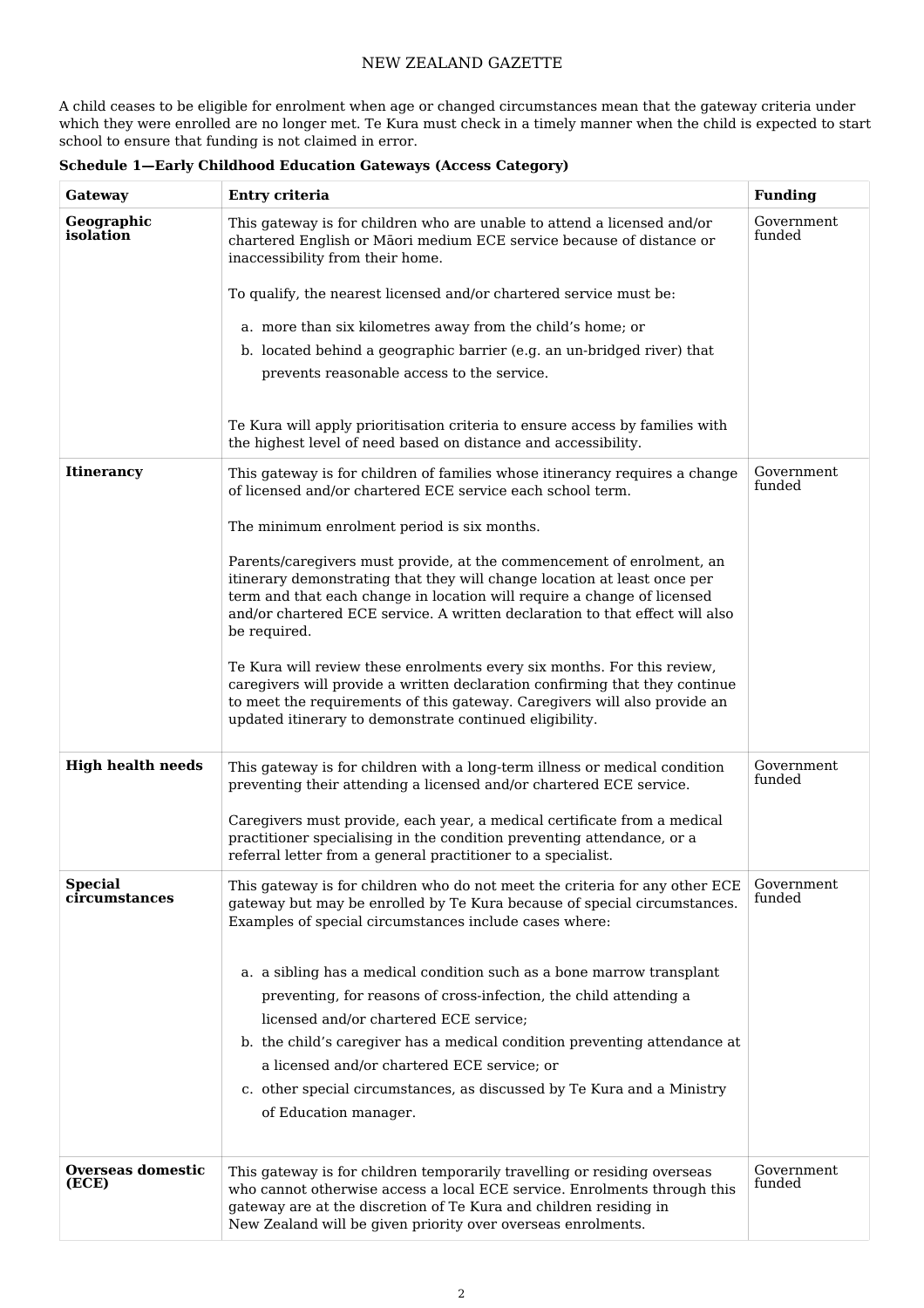| Gateway                                                                              | Entry criteria                                                                                                                                                                                                                                                                | <b>Funding</b>       |
|--------------------------------------------------------------------------------------|-------------------------------------------------------------------------------------------------------------------------------------------------------------------------------------------------------------------------------------------------------------------------------|----------------------|
| <b>Learning support</b><br>needs                                                     | This gateway is for children with learning support needs that are unable to<br>be met by a licensed and/or chartered ECE service within a reasonable<br>distance or travel time from their home.<br>Caregivers must provide a Ministry of Education - Learning Support report | Government<br>funded |
|                                                                                      | detailing the nature of the child's learning support and immediate teaching<br>needs. This report will include verification that no locally available service<br>is able to meet the child's learning support needs.                                                          |                      |
| <b>Special</b><br>circumstances -<br><b>Ministry of</b><br><b>Education referral</b> | This gateway is for children who do not meet the criteria for any other ECE<br>gateway. Referrals through this gateway are at the discretion of the<br>Ministry of Education.                                                                                                 | Government<br>funded |
|                                                                                      | Referrals much be signed off by a Ministry of Education Manager who<br>must be satisfied that:                                                                                                                                                                                |                      |
|                                                                                      | a. the child's family/whanau face multiple barriers (e.g., transport and<br>cultural barriers) in accessing a local face-to-face ECE service that<br>meets their needs; and/or                                                                                                |                      |
|                                                                                      | b. there is a high probability that without access to Te Kura, the child<br>will have no, or less than optimal, access to ECE.                                                                                                                                                |                      |
|                                                                                      | The Ministry referral letter must:                                                                                                                                                                                                                                            |                      |
|                                                                                      | a. clearly state how the child's enrolment in Te Kura meets these<br>criteria; and                                                                                                                                                                                            |                      |
|                                                                                      | b. set a date for Ministry review to ascertain whether the enrolment in<br>ECE by distance education is still required for the child.                                                                                                                                         |                      |

#### **Schedule 2—Early Childhood Education Gateways (Referral Category)**

### **Section 2—Adult and Young Adult enrolment**

The purpose of adult enrolment in secondary schooling at Te Kura is to provide foundation skills or "second chance" education. That is, individuals are afforded the opportunity to gain NCEA qualifications that they did not gain when they first attended secondary school as a regular student.

The purpose of young adult enrolment at Te Kura is to provide access to secondary schooling for students over the age of 16 who are not attending a school full-time.

### **Eligibility to Enrol Through the Adult and Young Adult Gateways**

Students may be enrolled with Te Kura as an adult student, or as a young adult student, where they are: a domestic student $\frac{4}{5}$  $\frac{4}{5}$  $\frac{4}{5}$ ; and resident in New Zealand.

Adults and young adults who meet the criteria specified within the relevant gateway may self-refer for enrolment.

### **Schedule 1—Adult and Young Adult Gateways (Access Category)**

| Gateway | Entry criteria<br>. | Funding |
|---------|---------------------|---------|
|         |                     |         |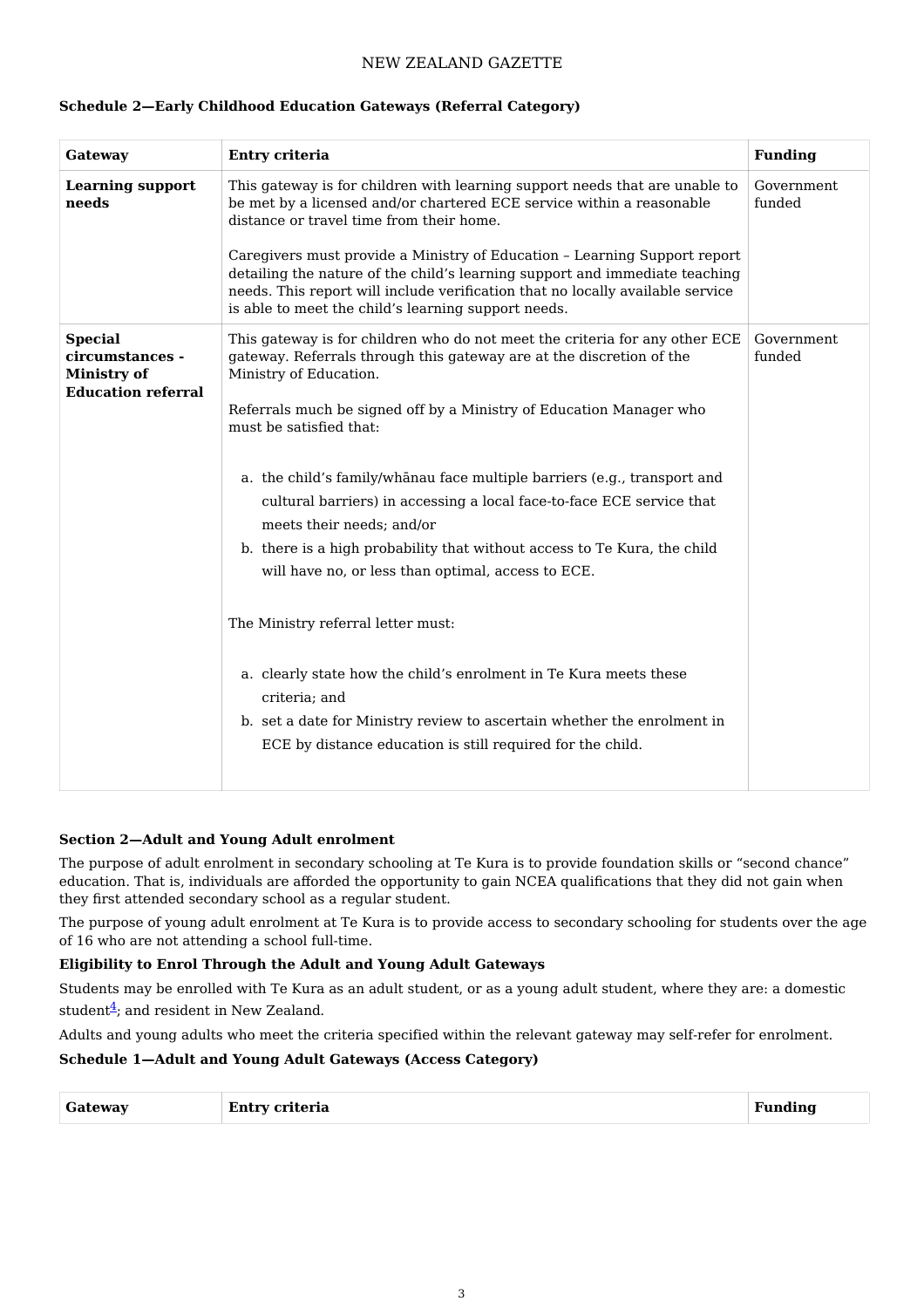| <b>Young adult</b> | This gateway is for students who are 16 to 19 years of age and are not<br>attending a school full-time. If a student is attending a youth guarantee<br>funded course, or a fees-free tertiary course, they will be ineligible to enrol<br>through this gateway.<br>Students enrolled under this gateway may remain enrolled up to and<br>including the end of the school year in which the student turns 19 years of<br>age.                                                                                                                                                                                                                                                                                     | Government<br>funded |
|--------------------|------------------------------------------------------------------------------------------------------------------------------------------------------------------------------------------------------------------------------------------------------------------------------------------------------------------------------------------------------------------------------------------------------------------------------------------------------------------------------------------------------------------------------------------------------------------------------------------------------------------------------------------------------------------------------------------------------------------|----------------------|
| <b>Adult</b>       | This gateway is for adult students who are 20 years of age or over during<br>the year of enrolment and are not attending a school full-time.<br>Adult students will be charged a tuition administration fee (excluding<br>students enrolled by the Department of Corrections).<br>The course of study in which the adult student is enrolled must assist the<br>student to reach the following minimum goals:<br>a. a NZQA qualification; or<br>b. NCEA Level 1.<br>Students enrolled under this gateway may remain enrolled until all<br>assessments for the courses for which they are enrolled are complete or<br>until the end of the calendar year in which they were enrolled, whichever is<br>the sooner. | Government<br>funded |

### **Section 3—Full-time Enrolment**

The purpose of full-time enrolment at Te Kura is to provide equity of access to compulsory education for students whose location, itinerancy, educational or personal circumstances prevent attendance at a reasonably convenient school.

There are two categories of full-time enrolment:

- Access a parent or student can make an application for the student's enrolment; and
- Referral the application must be supported by referral documents, as specified in the criteria set out in the relevant gateway.

#### **Eligibility to Enrol**

Students aged 5–19, (or up to aged 21 with Ongoing Resourcing Scheme funding or a section 37 agreement), may be enrolled in a full-time primary or secondary programme at Te Kura where they meet the entry criteria for one of the enrolment gateways identified.

Except for the gateways for non-enrolled students, and for expelled or excluded students, eligibility ceases when changed circumstances mean that the entry criteria for the gateway concerned no longer apply. Year 11–15 students whose circumstances change during term 3 or later may stay enrolled until the end of the school year in question.

#### **Requirements**

Unless otherwise stated:

- the minimum period of enrolment is one term;
- an educational profile of the student is to be provided to Te Kura within six weeks of enrolment;
- the student's continued enrolment is subject to meeting Te Kura's engagement and tuition requirements (if students are found to be ineligible for continued enrolment they will be withdrawn);
- all enrolments must be reviewed by Te Kura on an annual basis or as otherwise specified for a specific category;
- the student must be resident in New Zealand; and
- the student must be a domestic student<sup>[5](http://www.gazette.govt.nz/notice/id/2020-go5766/#Endnote5)</sup>.

#### **Schedule 1—Full-time Enrolment Gateways for Year 1–15 (Access Category)**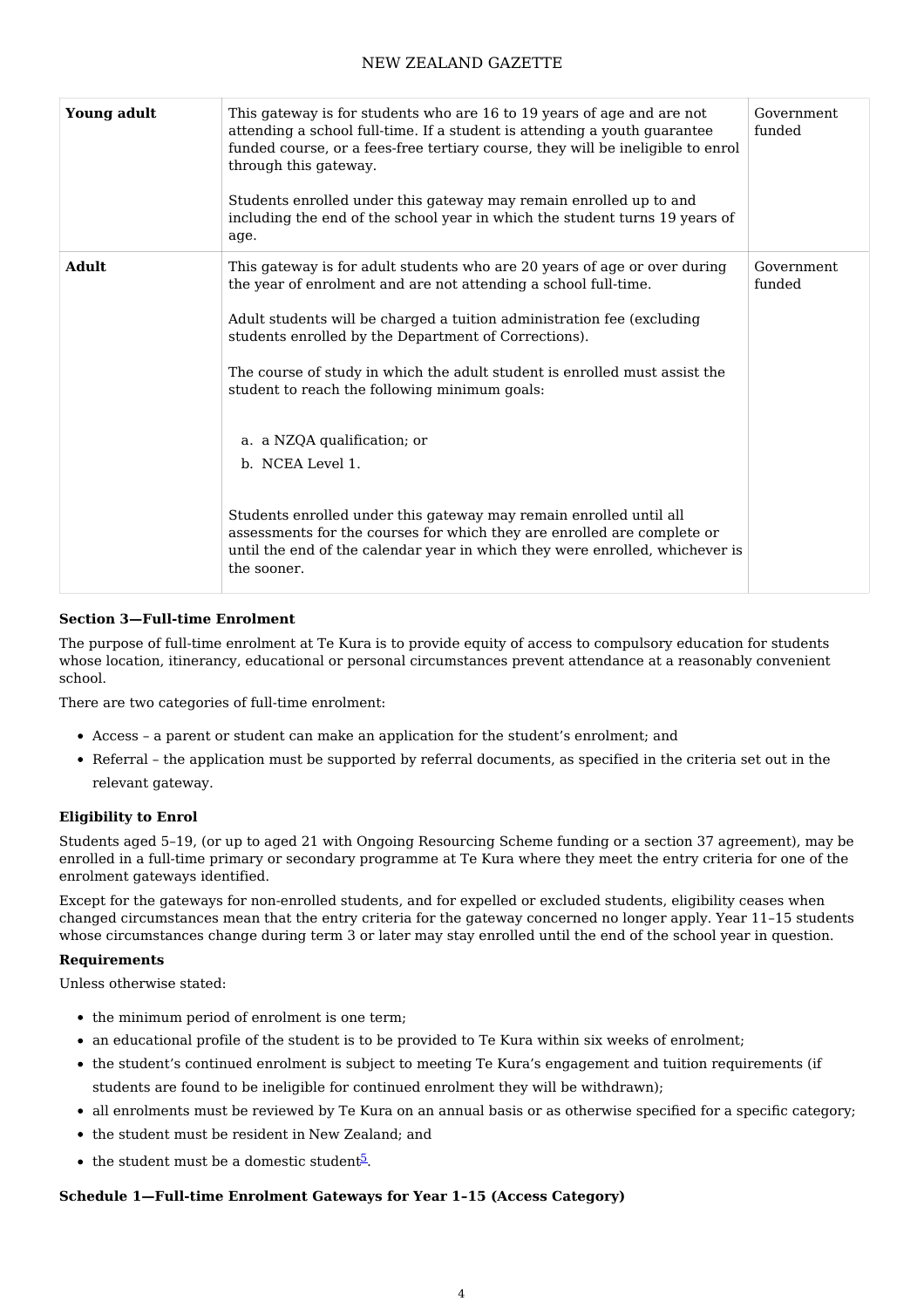| Gateway                                          | Entry criteria                                                                                                                                                                                                                                                                                                                                                                                                                                       | <b>Funding</b>       |
|--------------------------------------------------|------------------------------------------------------------------------------------------------------------------------------------------------------------------------------------------------------------------------------------------------------------------------------------------------------------------------------------------------------------------------------------------------------------------------------------------------------|----------------------|
| <b>Exceptional arts or</b><br>sports performance | This gateway is for students who are an elite athlete, dancer, musician,<br>sports person or an outstanding actor or performer whose development<br>programme precludes attendance at a reasonably convenient school.                                                                                                                                                                                                                                | Government<br>funded |
|                                                  | Enrolment applications require a letter of attestation from the formally<br>constituted and recognised national body for the activity or from<br>organisations designated by the national body to identify exceptional arts<br>or sports students:                                                                                                                                                                                                   |                      |
|                                                  | a. attesting that the student's exceptional attributes mean that they are<br>likely to either represent New Zealand or develop to the top of the                                                                                                                                                                                                                                                                                                     |                      |
|                                                  | field for their age group;                                                                                                                                                                                                                                                                                                                                                                                                                           |                      |
|                                                  | b. confirming that the programme planned for their development is                                                                                                                                                                                                                                                                                                                                                                                    |                      |
|                                                  | appropriate and precludes attendance at a reasonably convenient                                                                                                                                                                                                                                                                                                                                                                                      |                      |
|                                                  | school;                                                                                                                                                                                                                                                                                                                                                                                                                                              |                      |
|                                                  | c. advising the likely duration of enrolment; and                                                                                                                                                                                                                                                                                                                                                                                                    |                      |
|                                                  | d. providing an educational profile from the student's previous school.                                                                                                                                                                                                                                                                                                                                                                              |                      |
| Geographic<br>isolation                          | This gateway is for students who are unable to attend a reasonably<br>convenient school because of its distance or inaccessibility from their<br>home.                                                                                                                                                                                                                                                                                               | Government<br>funded |
|                                                  | To qualify, the student's nearest school for their age, gender, school bus<br>route, public transport and in their preference of English or Māori<br>medium, must be:                                                                                                                                                                                                                                                                                |                      |
|                                                  | a. more than 3.0 kilometres walking distance from their door for                                                                                                                                                                                                                                                                                                                                                                                     |                      |
|                                                  | students in Years 1-8, increasing to 4.8 kilometres walking distance                                                                                                                                                                                                                                                                                                                                                                                 |                      |
|                                                  | for students in Year 9 or above (private road distance does not count);                                                                                                                                                                                                                                                                                                                                                                              |                      |
|                                                  | or                                                                                                                                                                                                                                                                                                                                                                                                                                                   |                      |
|                                                  | b. located behind a geographic barrier preventing reasonable access to a                                                                                                                                                                                                                                                                                                                                                                             |                      |
|                                                  | school, suitable public transport or school bus route.                                                                                                                                                                                                                                                                                                                                                                                               |                      |
|                                                  | The Ministry of Education's School Transport Service Agents are the<br>distance confirming agencies.                                                                                                                                                                                                                                                                                                                                                 |                      |
| <b>Itinerancy</b>                                | This gateway is for students who would otherwise need to change schools<br>each term because caregivers are itinerant. The minimum enrolment<br>period is six months.                                                                                                                                                                                                                                                                                | Government<br>funded |
|                                                  | Parents/caregivers must provide, at the commencement of enrolment, an<br>itinerary demonstrating that they will change location at least once per<br>term and that each change in location will require a change of school. A<br>written declaration to that effect will also be required.                                                                                                                                                           |                      |
|                                                  | Children supported in a refuge environment are classified an "itinerant" as<br>their living arrangements are tentative.                                                                                                                                                                                                                                                                                                                              |                      |
|                                                  | Te Kura will review these enrolments six-monthly and share any<br>information about the status of students with the relevant Ministry of<br>Education local office. For this review, caregivers will provide a written<br>declaration confirming that they continue to meet the requirements of this<br>gateway and an updated itinerary. Te Kura may request additional<br>supporting documentation (e.g., from an employer) to confirm itinerancy. |                      |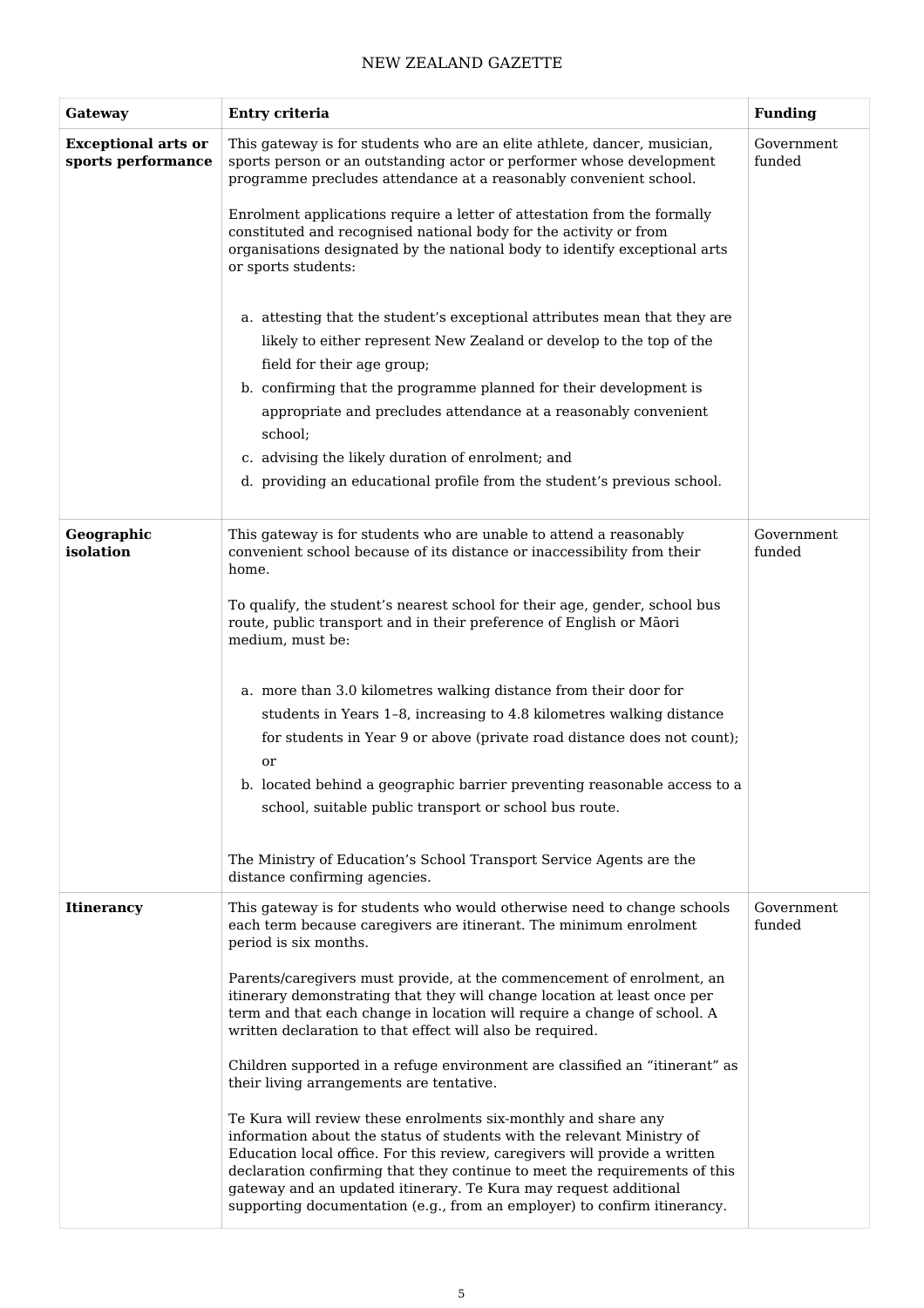| <b>Young parents</b>                                           | This gateway is for students who are pregnant or whose primary care<br>responsibility for a child prevents school attendance.                                                                                                                                                                                                                                                                                                                                                                                                                                                                               | Government<br>funded |
|----------------------------------------------------------------|-------------------------------------------------------------------------------------------------------------------------------------------------------------------------------------------------------------------------------------------------------------------------------------------------------------------------------------------------------------------------------------------------------------------------------------------------------------------------------------------------------------------------------------------------------------------------------------------------------------|----------------------|
|                                                                | A student who is pregnant or a young parent, and otherwise eligible for<br>free enrolment and free education in a State school, may self-enrol. They<br>may also be referred by a school, caregivers, family or whanau.                                                                                                                                                                                                                                                                                                                                                                                     |                      |
|                                                                | Enrolment applications for pregnant students must be supported by a<br>medical certificate, a certificate or letter from a midwife, or a letter from<br>Work and Income or Ministry of Social Development, and where<br>appropriate include an educational report from the student's current or<br>previously attended school. Where, for confidentiality reasons, this<br>educational report cannot be obtained, Te Kura will manage this directly<br>with the student, their caregivers, family or whanau. After the birth, the<br>student may stay on the Te Kura roll until the end of the school year. |                      |
|                                                                | Students enrolled under this gateway who have the primary care<br>responsibility for their child may remain enrolled as a full-time student up<br>to and including the end of the school year in which the student turns 19<br>years of age.                                                                                                                                                                                                                                                                                                                                                                |                      |
| <b>Overseas domestic</b><br>students<br>(government<br>funded) | This gateway is for overseas domestic students (New Zealand citizens or<br>permanent residents) of compulsory schooling age. Enrolment through this<br>gateway is available for students who meet the following criteria:                                                                                                                                                                                                                                                                                                                                                                                   | Government<br>funded |
|                                                                | a. Continuity: Domestic students who are temporarily living or                                                                                                                                                                                                                                                                                                                                                                                                                                                                                                                                              |                      |
|                                                                | travelling overseas whose family can prove their intention to return                                                                                                                                                                                                                                                                                                                                                                                                                                                                                                                                        |                      |
|                                                                | within two years; or                                                                                                                                                                                                                                                                                                                                                                                                                                                                                                                                                                                        |                      |
|                                                                | b. Access: Domestic students who are living or travelling overseas                                                                                                                                                                                                                                                                                                                                                                                                                                                                                                                                          |                      |
|                                                                | whose family cannot necessarily prove their intention to return / are                                                                                                                                                                                                                                                                                                                                                                                                                                                                                                                                       |                      |
|                                                                | going for more than two years but can prove that:                                                                                                                                                                                                                                                                                                                                                                                                                                                                                                                                                           |                      |
|                                                                | i. there is not (or is no longer) a suitable or comparable option for                                                                                                                                                                                                                                                                                                                                                                                                                                                                                                                                       |                      |
|                                                                | education in their country of residence; or                                                                                                                                                                                                                                                                                                                                                                                                                                                                                                                                                                 |                      |
|                                                                | ii. they are unable to obtain admission to a local school / would be                                                                                                                                                                                                                                                                                                                                                                                                                                                                                                                                        |                      |
|                                                                | impoverished if they had to pay fees; or                                                                                                                                                                                                                                                                                                                                                                                                                                                                                                                                                                    |                      |
|                                                                | iii. they are a candidate for NZ Qualifications and intend to continue                                                                                                                                                                                                                                                                                                                                                                                                                                                                                                                                      |                      |
|                                                                | to an education pathway at a NZ tertiary institution.                                                                                                                                                                                                                                                                                                                                                                                                                                                                                                                                                       |                      |
|                                                                | Parents/guardians are required to make a written declaration in support of<br>the students application stating:                                                                                                                                                                                                                                                                                                                                                                                                                                                                                             |                      |
|                                                                | a. details of their intention to return to live in New Zealand;                                                                                                                                                                                                                                                                                                                                                                                                                                                                                                                                             |                      |
|                                                                | b. that no employer subsidy towards the education of the student is                                                                                                                                                                                                                                                                                                                                                                                                                                                                                                                                         |                      |
|                                                                | provided; and                                                                                                                                                                                                                                                                                                                                                                                                                                                                                                                                                                                               |                      |
|                                                                | c. how the student meets the criteria listed above.                                                                                                                                                                                                                                                                                                                                                                                                                                                                                                                                                         |                      |
|                                                                | New Zealand citizens or permanent residents who have permanently<br>emigrated overseas and do not intend to return to New Zealand to live are<br>not eligible to enrol with Te Kura through this gateway.<br>Usually, applications should be submitted within 12 months of departure<br>from New Zealand and students should have been resident in New Zealand<br>for two or more consecutive years prior to their initial application.<br>However, it is permissible to apply for enrolment outside of these time                                                                                          |                      |
|                                                                | limits in situations where circumstances have significantly changed.                                                                                                                                                                                                                                                                                                                                                                                                                                                                                                                                        |                      |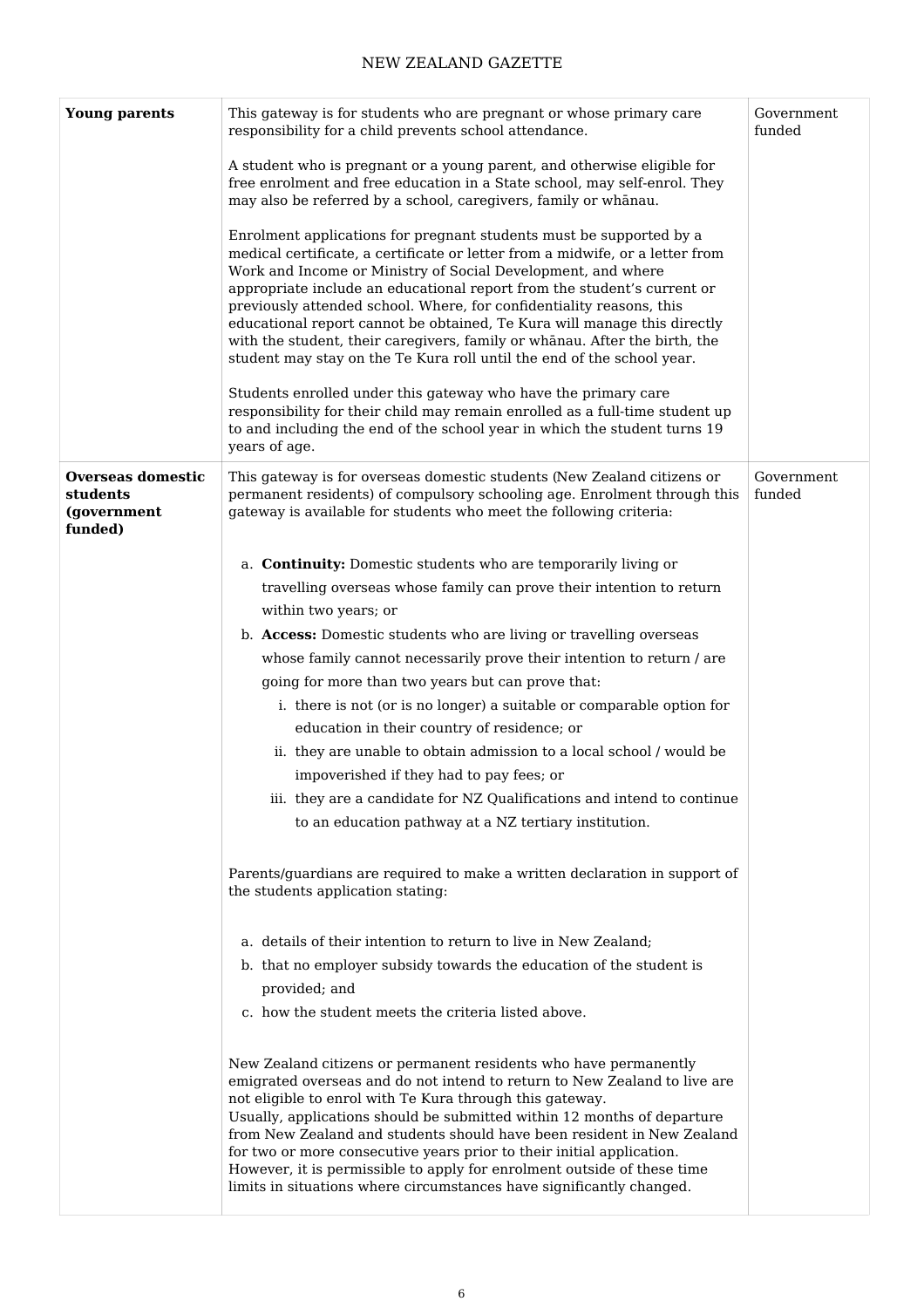| Overseas domestic<br>students (fee-<br>paying) | This gateway is for domestic students who:<br>a. are aged 16 or over; and<br>b. are not currently resident in New Zealand; and<br>c. do not meet the entry criteria for the government funded overseas<br>domestic students gateway. | Fee-paying;<br>student<br>charged |
|------------------------------------------------|--------------------------------------------------------------------------------------------------------------------------------------------------------------------------------------------------------------------------------------|-----------------------------------|
| <b>Overseas</b>                                | This gateway is for international students who:                                                                                                                                                                                      | Fee-paying;                       |
| international                                  | a. are not currently resident in New Zealand;                                                                                                                                                                                        | student                           |
| students                                       | b. not studying NCEA level qualifications.                                                                                                                                                                                           | charged                           |

### **Schedule 2—Full-time Enrolment Gateways for Year 1–15 (Referral Category)**

| Gateway                                                     | Entry criteria                                                                                                                                                                                                                                                                                                                                   | <b>Funding</b>       |
|-------------------------------------------------------------|--------------------------------------------------------------------------------------------------------------------------------------------------------------------------------------------------------------------------------------------------------------------------------------------------------------------------------------------------|----------------------|
| Oranga Tamariki -<br><b>Ministry for</b><br><b>Children</b> | For students who are in the custody and/or guardianship of Oranga<br>Tamariki and cannot attend a local school.                                                                                                                                                                                                                                  | Government<br>funded |
|                                                             | Oranga Tamariki are the referral agency and all such enrolments require<br>the approval of a manager. The Oranga Tamariki referral letter must:                                                                                                                                                                                                  |                      |
|                                                             | a. clearly state the supervision arrangements for the student's study<br>with Te Kura;                                                                                                                                                                                                                                                           |                      |
|                                                             | b. nominate an Oranga Tamariki contact person;                                                                                                                                                                                                                                                                                                   |                      |
|                                                             | c. provide an educational profile (where available), and the name of the<br>previous school; and                                                                                                                                                                                                                                                 |                      |
|                                                             | d. set a review period for ascertaining whether a face-to-face schooling<br>option is available and appropriate.                                                                                                                                                                                                                                 |                      |
|                                                             |                                                                                                                                                                                                                                                                                                                                                  |                      |
| <b>Corrections</b>                                          | For students who are in the custody of the Department of Corrections<br>("Corrections").                                                                                                                                                                                                                                                         | Government<br>funded |
|                                                             | Corrections is the referral agency and enrolments will be through a<br>department manager.                                                                                                                                                                                                                                                       |                      |
|                                                             | Applications need to specify the likely duration of the enrolment and<br>identify the supervision arrangements. Where available they should be<br>supported by an educational profile. Students enrolled under this gateway<br>may remain enrolled up to and including the end of the school year in<br>which the student turns 19 years of age. |                      |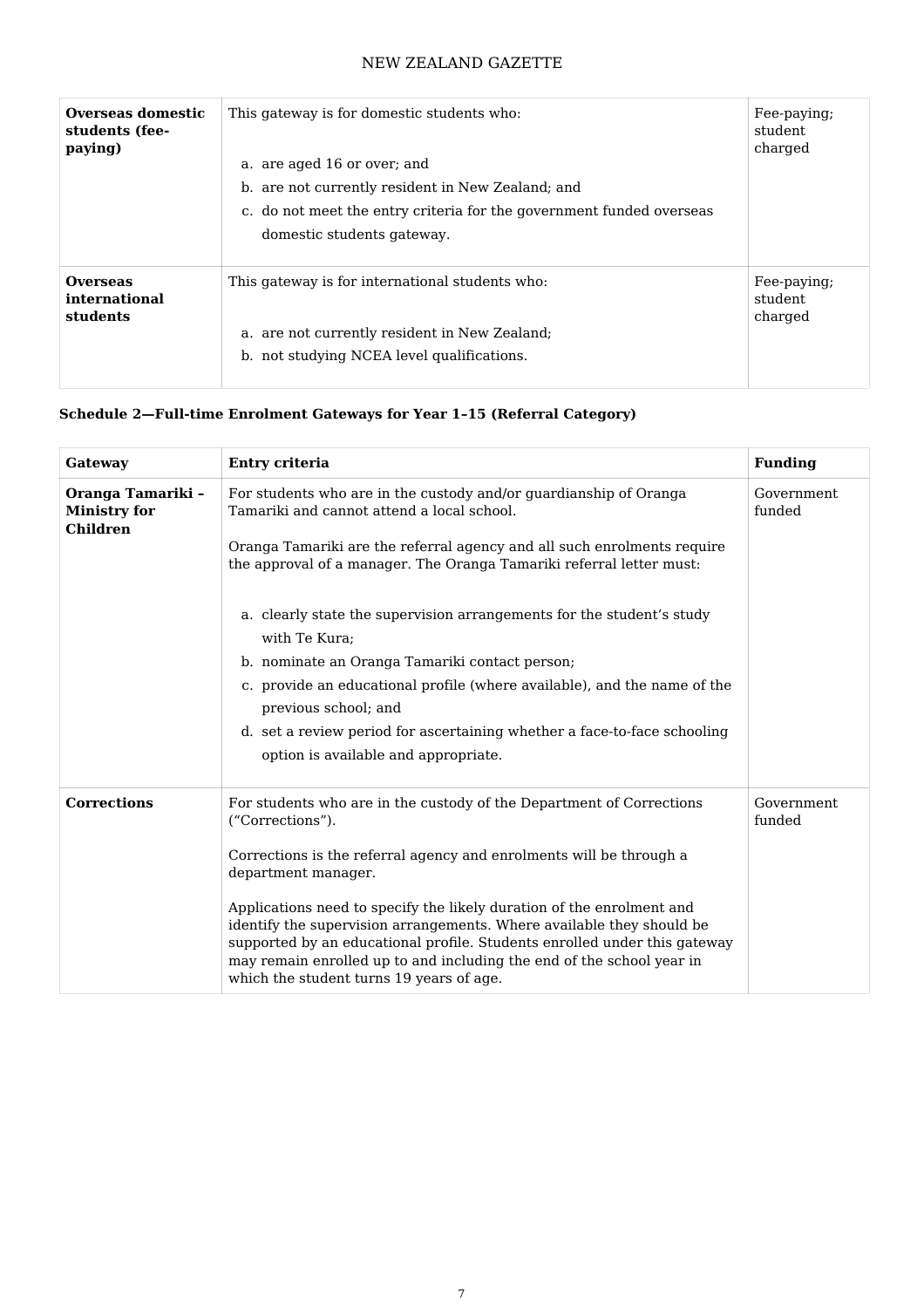| Non-enrolled,<br>excluded or<br>expelled | For students who are non-enrolled, excluded or expelled.<br>The Ministry of Education is the referral agency and all referrals at its<br>discretion must be signed-off by a Ministry manager.<br>The Ministry referral letter must:                                                                                                                                                                                                                                                                                                                              | Government<br>funded |
|------------------------------------------|------------------------------------------------------------------------------------------------------------------------------------------------------------------------------------------------------------------------------------------------------------------------------------------------------------------------------------------------------------------------------------------------------------------------------------------------------------------------------------------------------------------------------------------------------------------|----------------------|
|                                          | a. clearly state the educationally appropriate supervision arrangements<br>for the student's study with Te Kura;<br>b. provide an educational profile (where available), and the name of the<br>previous school;<br>c. confirm consideration of how a pastoral care and/or learning support<br>relationship with a reasonably convenient local school might be<br>maintained while the student is enrolled with Te Kura; and<br>d. set a review period for ascertaining whether a face-to-face schooling<br>option is either still unavailable or inappropriate. |                      |
|                                          | Non-enrolled<br>Student is under 16 years of age and is non-enrolled and the local schools<br>are unable to meet the student's needs.<br>Excluded/expelled<br>Student is under 16 years of age and excluded from school, or is over 16<br>years of age and expelled, and the local schools are unable to meet the<br>student's needs.                                                                                                                                                                                                                            |                      |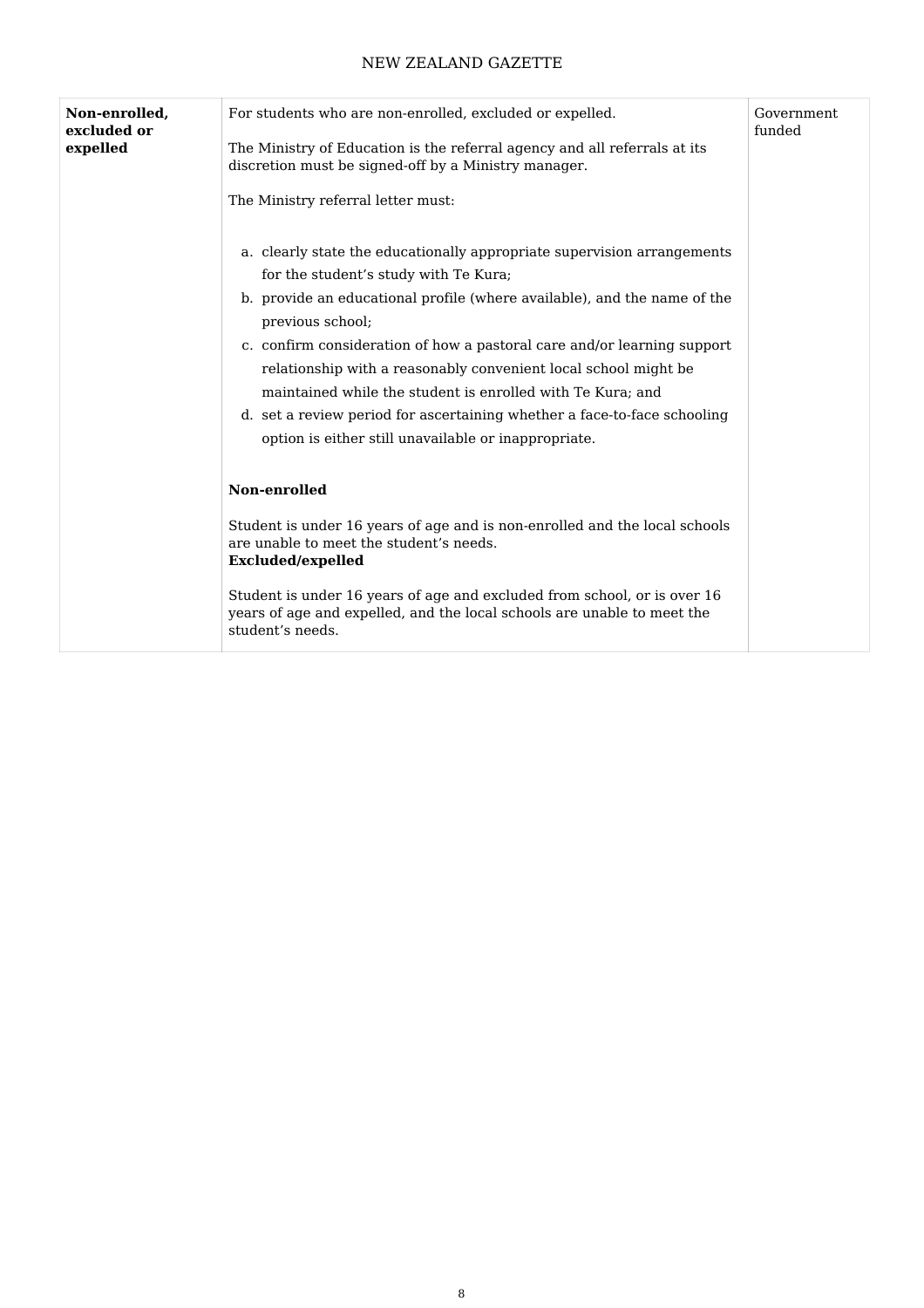| <b>Psychological or</b><br>psycho-social<br>grounds | Psychological/psycho-social grounds<br>Student has assessed psychological or psycho-social needs verified by a<br>Ministry of Education psychologist requiring Te Kura enrolment to prevent<br>disengagement. To be verified, all referrals must be signed off by a<br>Ministry manager.<br>The Ministry referral letter must:           | Government<br>funded |
|-----------------------------------------------------|------------------------------------------------------------------------------------------------------------------------------------------------------------------------------------------------------------------------------------------------------------------------------------------------------------------------------------------|----------------------|
|                                                     | a. clearly state the supervision arrangements for the student's study<br>with Te Kura;<br>b. provide an educational profile (where available), and the name of the                                                                                                                                                                       |                      |
|                                                     | previous school;<br>c. include a statement from a Ministry of Education psychologist<br>indicating how the psychological or psycho-social issues are to be<br>addressed, with the goal of reintegrating back to mainstream<br>education where appropriate;<br>d. confirm consideration of how a pastoral care and/or learning support    |                      |
|                                                     | relationship with a reasonably convenient local school might be<br>maintained while the student is enrolled with Te Kura; and<br>e. set a review period for the enrolment.                                                                                                                                                               |                      |
|                                                     | <b>Psychological grounds</b>                                                                                                                                                                                                                                                                                                             |                      |
|                                                     | The psychological grounds must be those of the individual student and be<br>of sufficient severity to prevent the student from attending a reasonably<br>convenient school.                                                                                                                                                              |                      |
|                                                     | <b>Psycho-social grounds</b>                                                                                                                                                                                                                                                                                                             |                      |
|                                                     | The psychological grounds must be those of the individual student. The<br>social grounds must be within the student's relationships in their wider<br>environment, including their family, whanau and school.<br>While neither factor on its own might be sufficient, in tandem there is good<br>reason for an enrolment recommendation. |                      |

### **Section 4—Dual Tuition Registration**

The purpose of government funded dual tuition is to provide for curriculum adaptation and curriculum capability. The curriculum adaptation category covers circumstances where the school at which a student is enrolled is unable to provide the required specialist programming or curriculum adaptation. The purpose of the curriculum capability category is generally to enable smaller schools to provide a full and balanced curriculum.

Fee-paying access to dual tuition is also available in certain circumstances, as set out in the gateways below.

#### **Eligibility for Government Funded Dual Tuition**

All state and state-integrated schools, and the private schools listed in the definition below, may register domestic

students<sup>[6](http://www.gazette.govt.nz/notice/id/2020-go5766/#Endnote6)</sup> in Years 1–15 (aged 5–19 or up to aged 21 with Ongoing Resourcing Scheme funding or a section 37 agreement) with Te Kura for supplementary government funded dual tuition where the entry criteria for one of the registration gateways set out below are met.

Where dual tuition is government funded, no fee has been prescribed by the Board of Te Kura under section 69 of the Education and Training Act 2020 . This supplementary dual tuition is additional government resourcing to that provided to state and state-integrated schools through operations grants and staffing entitlements.

#### **Accountabilities**

The school at which the students are enrolled retains all legislative accountabilities, including for attendance, while its students are registered for supplementary dual tuition from Te Kura. Students registered with Te Kura must attend the school that they are enrolled in on a full-time basis.

All supplementary government funded dual tuition arrangements are subject to a Dual Provider Partnership Agreement being in place between the registering school or home education family and Te Kura. The Partnership Agreement defines the tuition, supervision and support responsibilities of both parties and the circumstances in which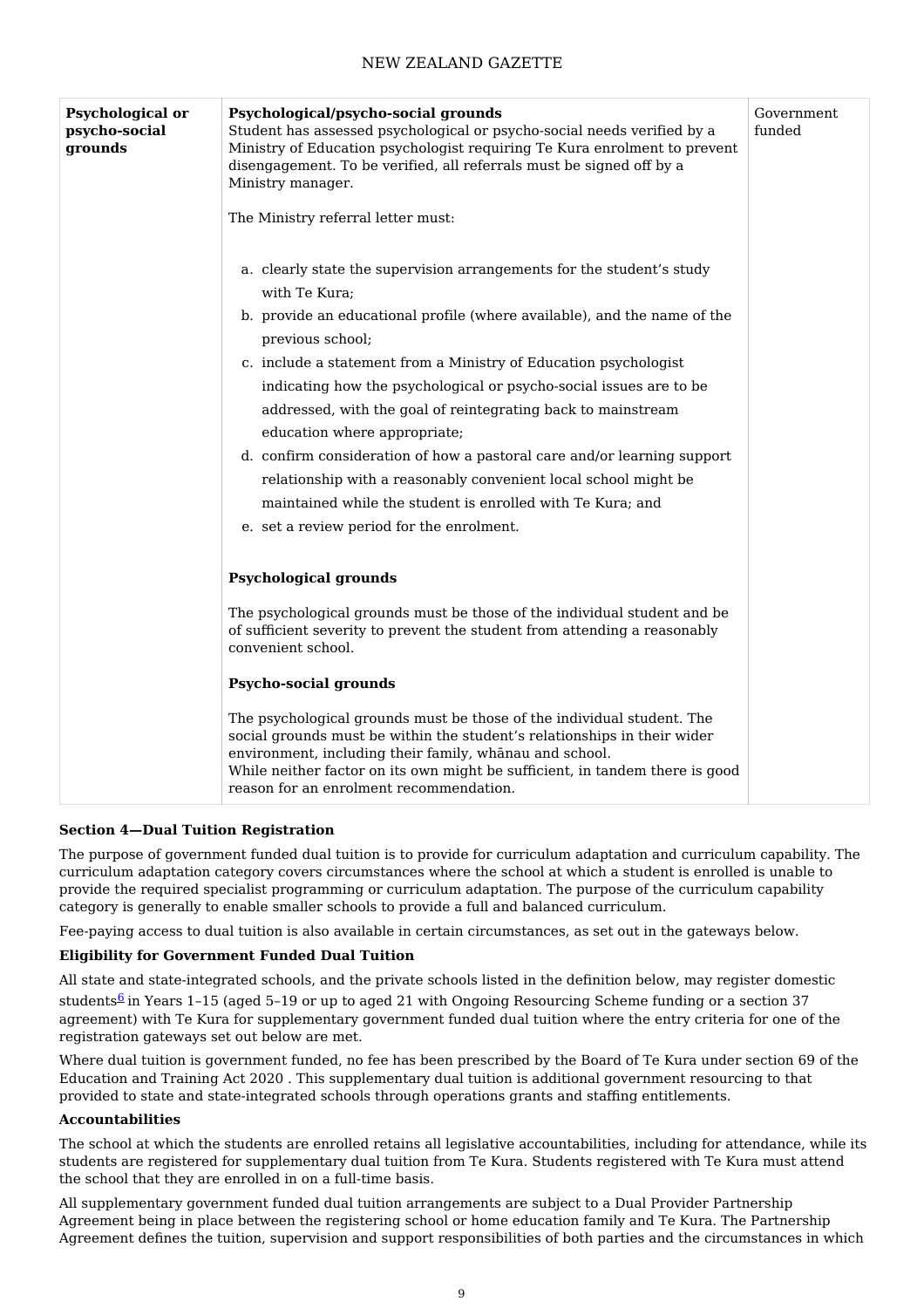these dual tuition arrangements may be terminated by Te Kura.

Parents/caregivers must be made aware of dual tuition arrangements, by the registering school, prior to the student's registration with Te Kura.

Students registering under the Summer School gateway, or their parents/caregivers, may initiate registration themselves and retain accountability for supervision and support.

Students for whom dual tuition is terminated by Te Kura, because its return of work and/or course completion requirements have not been met, cannot be re-registered for the course or programme concerned that school year.

#### **Requirements**

Unless otherwise stated:

- the minimum period of tuition is one school term or a period of Summer School; and
- all dual tuition arrangements, except those for Regional Health School students, cease automatically at the end of each school year; and
- Summer School enrolments will cease automatically at the end of the Summer School period.

#### **Definitions**

These education type definitions apply to the Schedules:

| <b>Education type</b>                   | <b>Explanation</b>                                                                                                                                                                                                                                                                                                    |
|-----------------------------------------|-----------------------------------------------------------------------------------------------------------------------------------------------------------------------------------------------------------------------------------------------------------------------------------------------------------------------|
| All                                     | All state and state-integrated schools, and the private schools listed below, whose<br>registration covers the year group in question, and specialist institutions.                                                                                                                                                   |
|                                         | Note: This category excludes home-educated students.                                                                                                                                                                                                                                                                  |
| <b>Private Schools</b>                  | Government funded access will be retained for the private schools listed below due to the<br>schools' character and role in supporting vulnerable children and young people. These<br>private schools are:<br>a. Ambury Park Centre;                                                                                  |
|                                         | b. Odyssey House; and                                                                                                                                                                                                                                                                                                 |
|                                         | c. Hohepa School.                                                                                                                                                                                                                                                                                                     |
| <b>Regional Health</b><br><b>School</b> | The Northern, Central and Southern Regional Health Schools.                                                                                                                                                                                                                                                           |
| <b>Specialist schools</b>               | All state specialist schools.                                                                                                                                                                                                                                                                                         |
| Kūra kaupapa<br>Māori                   | A school designated as a Kūra kaupapa Māori under section 201 of the Education and<br>Training Act 2020.                                                                                                                                                                                                              |
| <b>Designated</b><br>character school   | A school designated under section 204 of the Education and Training Act 2020.                                                                                                                                                                                                                                         |
| Māori Medium<br><b>School or unit</b>   | A school or unit where Level 1 and 2 Te Reo Māori is the principal language of instruction.                                                                                                                                                                                                                           |
| <b>Attached unit</b>                    | Any Teen Parent Unit, Activity Centre or Alternative Education programme that is the<br>responsibility of a Board of Trustees of a state or state-integrated school.                                                                                                                                                  |
| <b>Specialist</b><br>institutions       | The following Oranga Tamariki contracted Care and Protection and/or Youth Justice<br>Residences:                                                                                                                                                                                                                      |
|                                         | a. Epuni Education Programme (MoE No. 4934)<br>b. CLS Residential Youth Justice Education Programme (MoE No. 5570) Te Poutama Arahi<br>Rangatahi Education (MoE No. 4930)<br>c. Kingslea School (MoE No. 518)<br>d. Central Regional Health School (for Palmerston North Care and Protection Unit) (MoE<br>No. 1630). |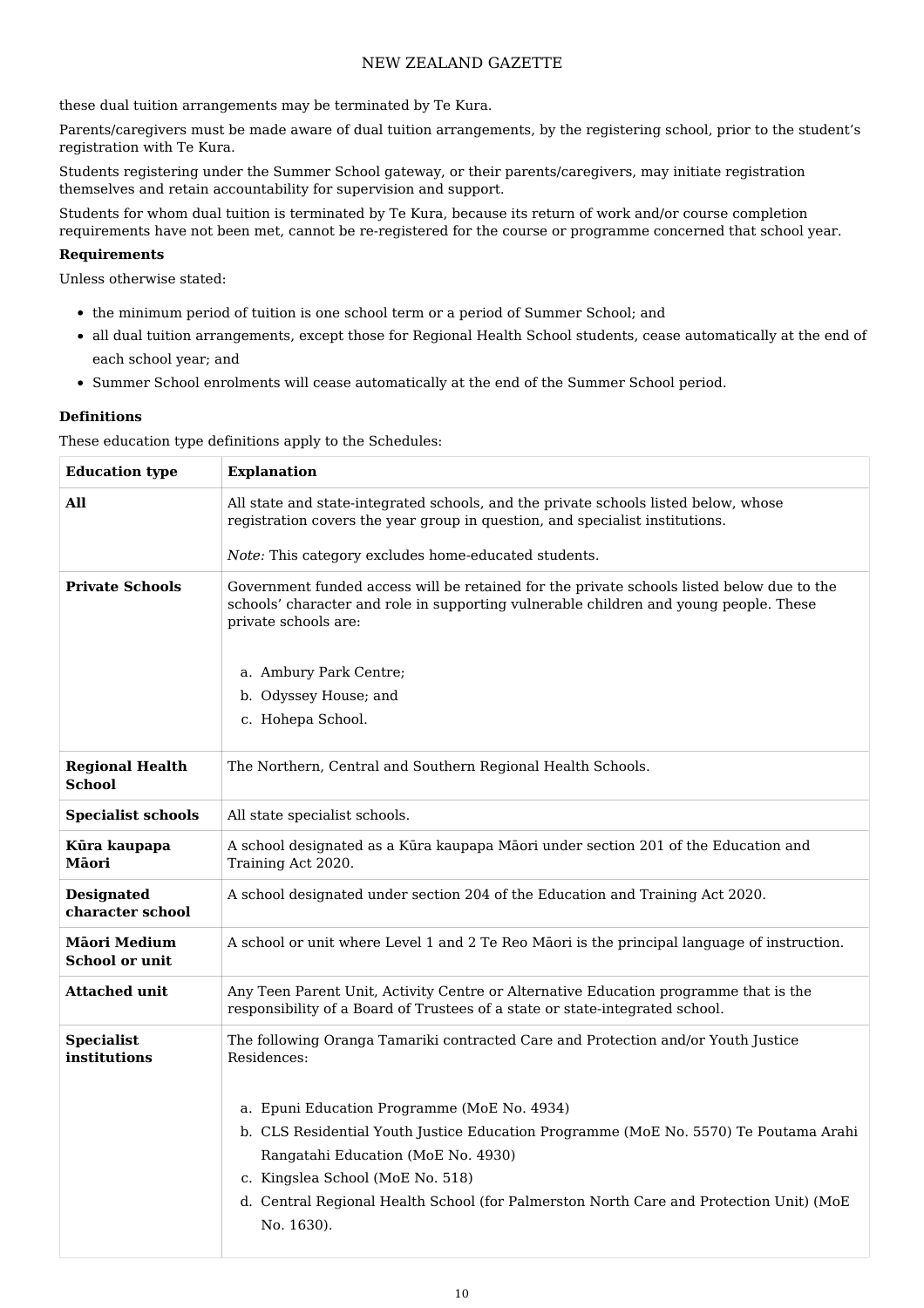| <b>Home education</b> | Students who are holders of a long-term exemption from enrolment under section 38 of the |
|-----------------------|------------------------------------------------------------------------------------------|
| students              | Education and Training Act 2020.                                                         |
| <b>Realm Country</b>  | Realm country citizens who are enrolled in state schools in the Cook Islands, Niue and   |
| <b>Schools</b>        | Tokelau.                                                                                 |

# **Schedule 1—Fee-Paying Dual Tuition Gateways (Choice)**

| Gateway             | <b>Education</b><br>type                            | Entry criteria                                                                                                                                                                                                                                                                                                                                                                                                                     | <b>Subject limit</b> | <b>Funding</b>                    |
|---------------------|-----------------------------------------------------|------------------------------------------------------------------------------------------------------------------------------------------------------------------------------------------------------------------------------------------------------------------------------------------------------------------------------------------------------------------------------------------------------------------------------------|----------------------|-----------------------------------|
| Year 1-15 students  |                                                     |                                                                                                                                                                                                                                                                                                                                                                                                                                    |                      |                                   |
| <b>Open tuition</b> | <b>State and</b><br>state-<br>integrated<br>schools | This gateway is for domestic students and<br>international students who:<br>a. are currently resident in New Zealand;<br>and<br>b. enrolled in a state or state-integrated<br>school; and<br>c. are not eligible for any government-<br>funded dual tuition gateway; or<br>d. are eligible for a government-funded<br>dual tuition gateway but are taking<br>additional courses above the maximum<br>course limit of that gateway. | None                 | Fee-paying;<br>school charged     |
| <b>Open tuition</b> | <b>Private</b><br>schools                           | This gateway is for domestic students and<br>international students who:<br>a. are currently resident in New Zealand;<br>and<br>b. enrolled in a private school; and<br>c. are not eligible for any government<br>funded dual tuition gateway; or<br>d. are eligible for a government funded<br>dual tuition gateway but are taking<br>additional courses above the maximum<br>course limit of that gateway.                       | None                 | Fee-paying;<br>student<br>charged |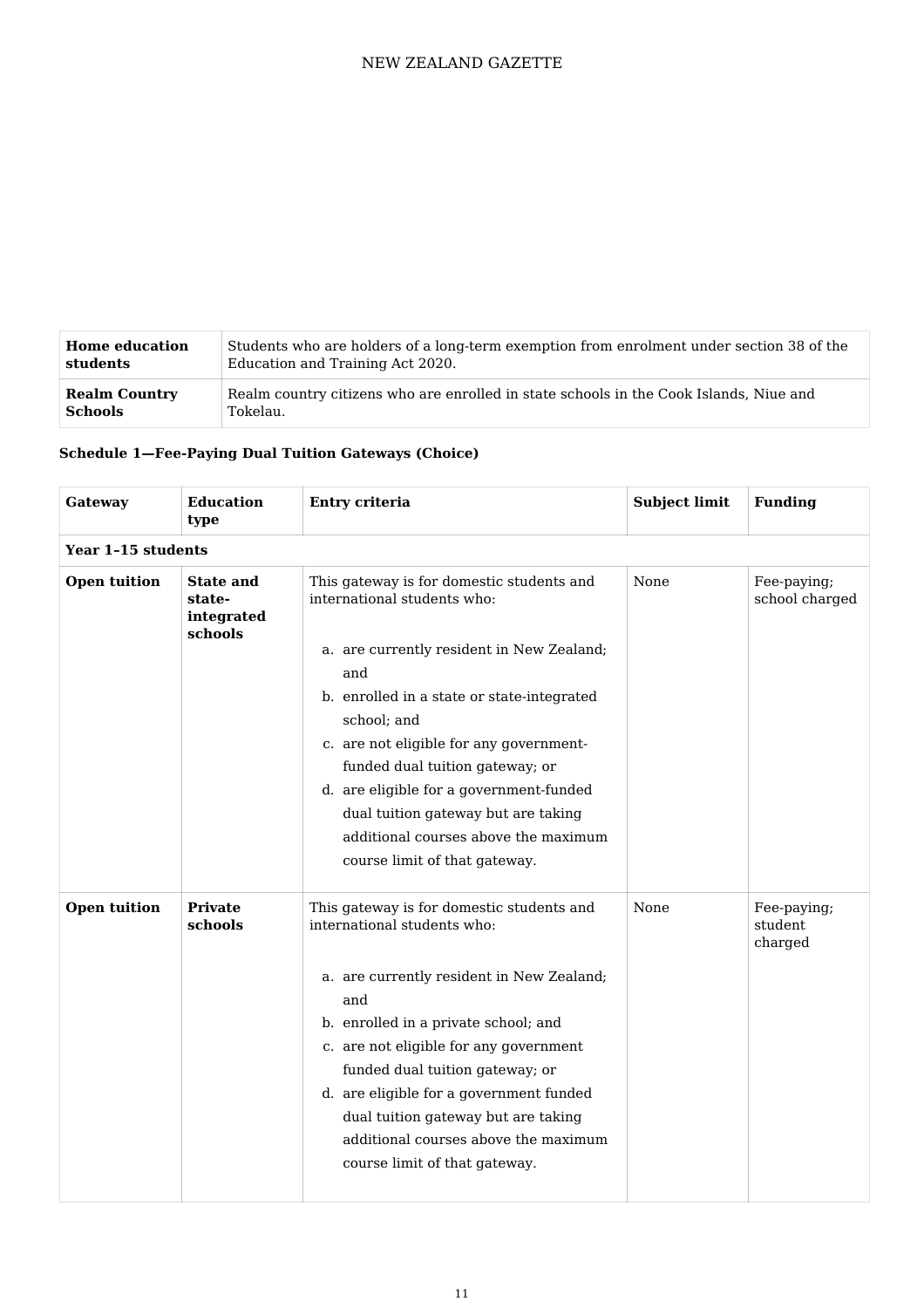| <b>Open tuition</b> | Home-<br>educated<br>students | This gateway is for students who have been<br>granted a long-term exemption from<br>enrolment under section 38 of the Education<br>and Training Act 2020 (a home education<br>exemption). | None | Fee-paying;<br>student<br>charged |
|---------------------|-------------------------------|-------------------------------------------------------------------------------------------------------------------------------------------------------------------------------------------|------|-----------------------------------|
|                     |                               | Tuition applications require confirmation of<br>the long-term exemption from enrolment.                                                                                                   |      |                                   |

# **Schedule 2—Government Funded Dual Tuition Gateways (Curriculum Adaptation)**

| Gateway                          | <b>School type</b>                                 | Entry criteria                                                                                                                                                                                                                                                                                                                                                                                                                                                                                                                                                                                                                                                                                                                       | <b>Subject limit</b> | <b>Funding</b>       |  |
|----------------------------------|----------------------------------------------------|--------------------------------------------------------------------------------------------------------------------------------------------------------------------------------------------------------------------------------------------------------------------------------------------------------------------------------------------------------------------------------------------------------------------------------------------------------------------------------------------------------------------------------------------------------------------------------------------------------------------------------------------------------------------------------------------------------------------------------------|----------------------|----------------------|--|
|                                  | Year 1-15 students                                 |                                                                                                                                                                                                                                                                                                                                                                                                                                                                                                                                                                                                                                                                                                                                      |                      |                      |  |
| Regional<br><b>Health School</b> | <b>Regional</b><br><b>Health</b><br><b>Schools</b> | This gateway is for students who are enrolled<br>with a Regional Health School (RHS) and<br>who require access to subjects that the RHS<br>cannot provide in order to maintain<br>continuity of their learning programme.<br>At the request of an RHS principal, a student<br>already enrolled with the RHS may receive<br>tuition for all or part of their learning<br>programme. Subjects are limited to those<br>offered by the student's enrolling school.<br>The RHS must support each request with an<br>educational plan detailing the learning<br>outcomes sought, confirming that the student<br>has appropriate supervision and advising the<br>reporting and review arrangements for the<br>student's learning programme. | None                 | Government<br>funded |  |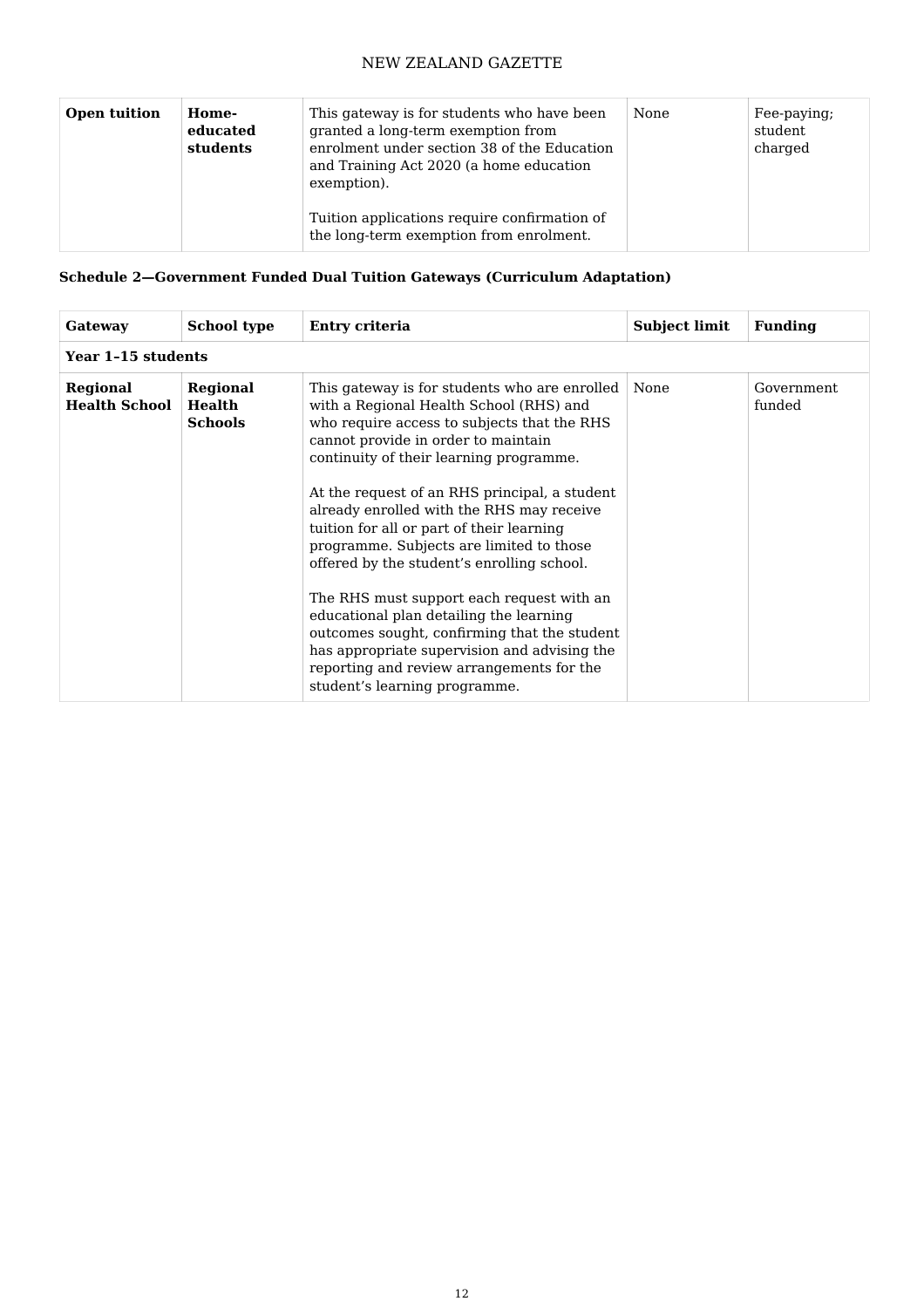| Learning      | All (except                                              | For students whose school is unable to                                                                                                                                                                                                                                                  | Up to 75% of          | Government |
|---------------|----------------------------------------------------------|-----------------------------------------------------------------------------------------------------------------------------------------------------------------------------------------------------------------------------------------------------------------------------------------|-----------------------|------------|
| support needs | specialist<br>schools and<br>specialist<br>institutions) | provide the specialist programming or<br>curriculum adaptation appropriate to their<br>assessed learning support needs.<br>At the discretion of Te Kura, dual tuition<br>applications will be accepted where the<br>programme developed in association with Te<br>Kura, contributes to: | learning<br>programme | funded     |
|               |                                                          | a. overcoming barriers to achievement as<br>identified through the student's<br>Individual Education Plan (IEP); and<br>b. the inclusion of the student in the<br>registering school.                                                                                                   |                       |            |
|               |                                                          | Te Kura will discuss applications and<br>reapplications with a Ministry of Education<br>manager.                                                                                                                                                                                        |                       |            |
|               |                                                          | Applications must be supported by a current<br>IEP less than six months old and a statement<br>by the school or institution on the learning<br>support assistance already provided to the<br>student.                                                                                   |                       |            |
|               |                                                          | Schools receiving this supplementary dual<br>tuition support are expected to undertake a<br>programme of development leading to the<br>school being able to independently provide<br>the specialist programme or curriculum<br>adaptation required.                                     |                       |            |
|               |                                                          | Reapplications for a successive year are<br>subject to Te Kura's discretion and must<br>identify the:                                                                                                                                                                                   |                       |            |
|               |                                                          | a. progress against the student's IEP from<br>the earlier dual tuition; and<br>b. the further achievement and inclusion<br>goals sought.                                                                                                                                                |                       |            |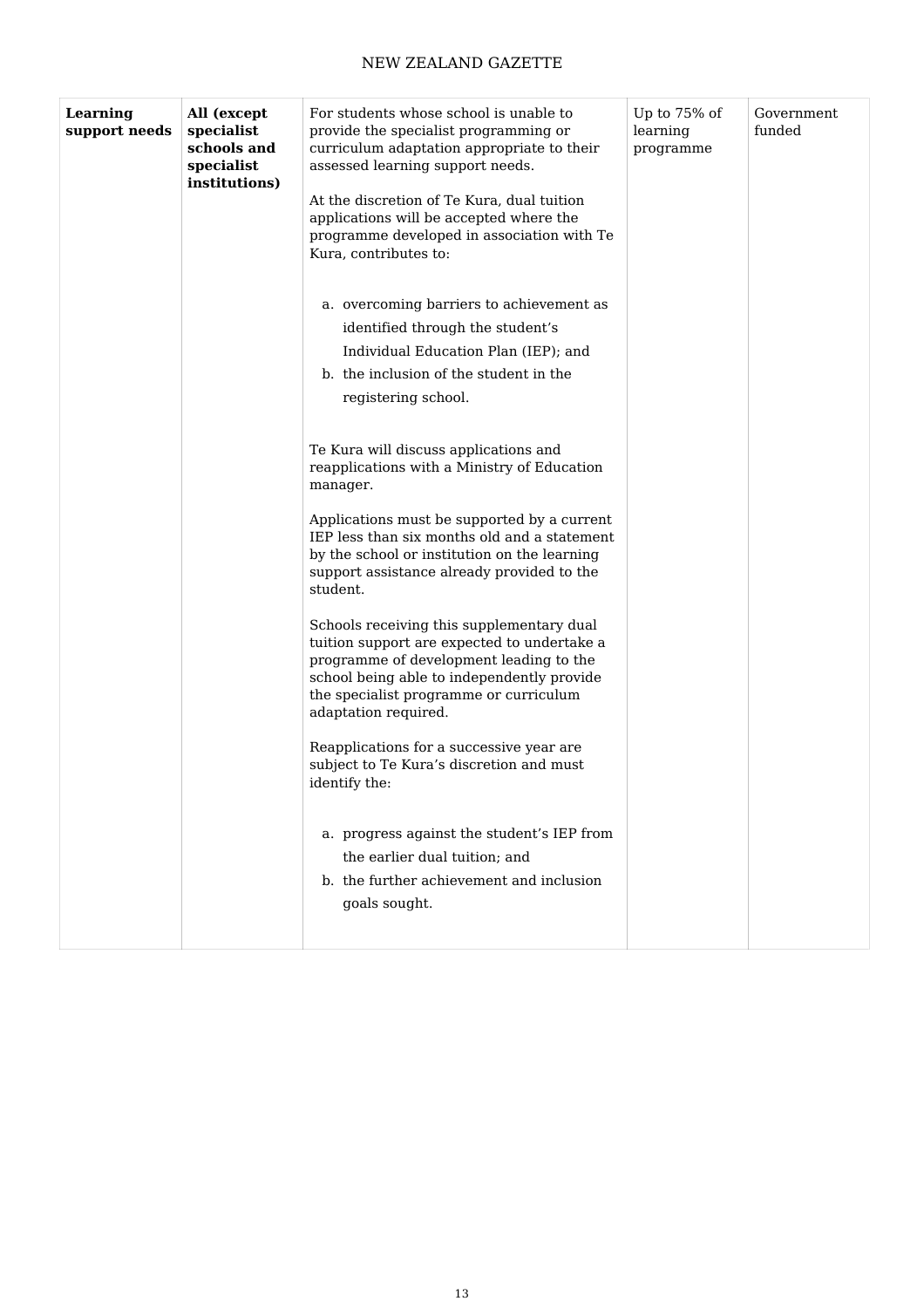| <b>Gifted</b> | All | This gateway is for students who have<br>exceptional academic, creative, social,<br>cultural and/or physical abilities and where<br>the registering school is unable to provide<br>the curriculum enrichment and acceleration<br>required to develop the student's abilities.<br>Applications must be supported by a current<br>IEP less than six months old (which may be<br>developed with Te Kura in anticipation of an<br>application) that addresses how the student's<br>cognitive, creative, social, emotional and<br>cultural needs will be met.<br>The registering school must provide evidence<br>that the student is exceptionally able in the<br>subject, including two or more of the<br>following:<br>a. a nomination from either the student,<br>their parents/whānau, peers, or<br>community;<br>b. a teacher nomination using an<br>observation tool designed for identifying<br>gifted learners;<br>c. a portfolio of the student's work;<br>d. PAT, e-asTTle or equivalent assessment<br>results; or<br>e. a report from a qualified educational or<br>clinical psychologist. | 2 | Government<br>funded |
|---------------|-----|--------------------------------------------------------------------------------------------------------------------------------------------------------------------------------------------------------------------------------------------------------------------------------------------------------------------------------------------------------------------------------------------------------------------------------------------------------------------------------------------------------------------------------------------------------------------------------------------------------------------------------------------------------------------------------------------------------------------------------------------------------------------------------------------------------------------------------------------------------------------------------------------------------------------------------------------------------------------------------------------------------------------------------------------------------------------------------------------------|---|----------------------|
|               |     | The registering school must substantiate<br>that:<br>a. the dual tuition is essential to the<br>student's learning programme;<br>b. it can appropriately supervise and<br>integrate the tuition; and<br>c. it is undertaking a programme of<br>development to enhance their ability to<br>provide similar enrichment and                                                                                                                                                                                                                                                                                                                                                                                                                                                                                                                                                                                                                                                                                                                                                                         |   |                      |
|               |     | extension programmes                                                                                                                                                                                                                                                                                                                                                                                                                                                                                                                                                                                                                                                                                                                                                                                                                                                                                                                                                                                                                                                                             |   |                      |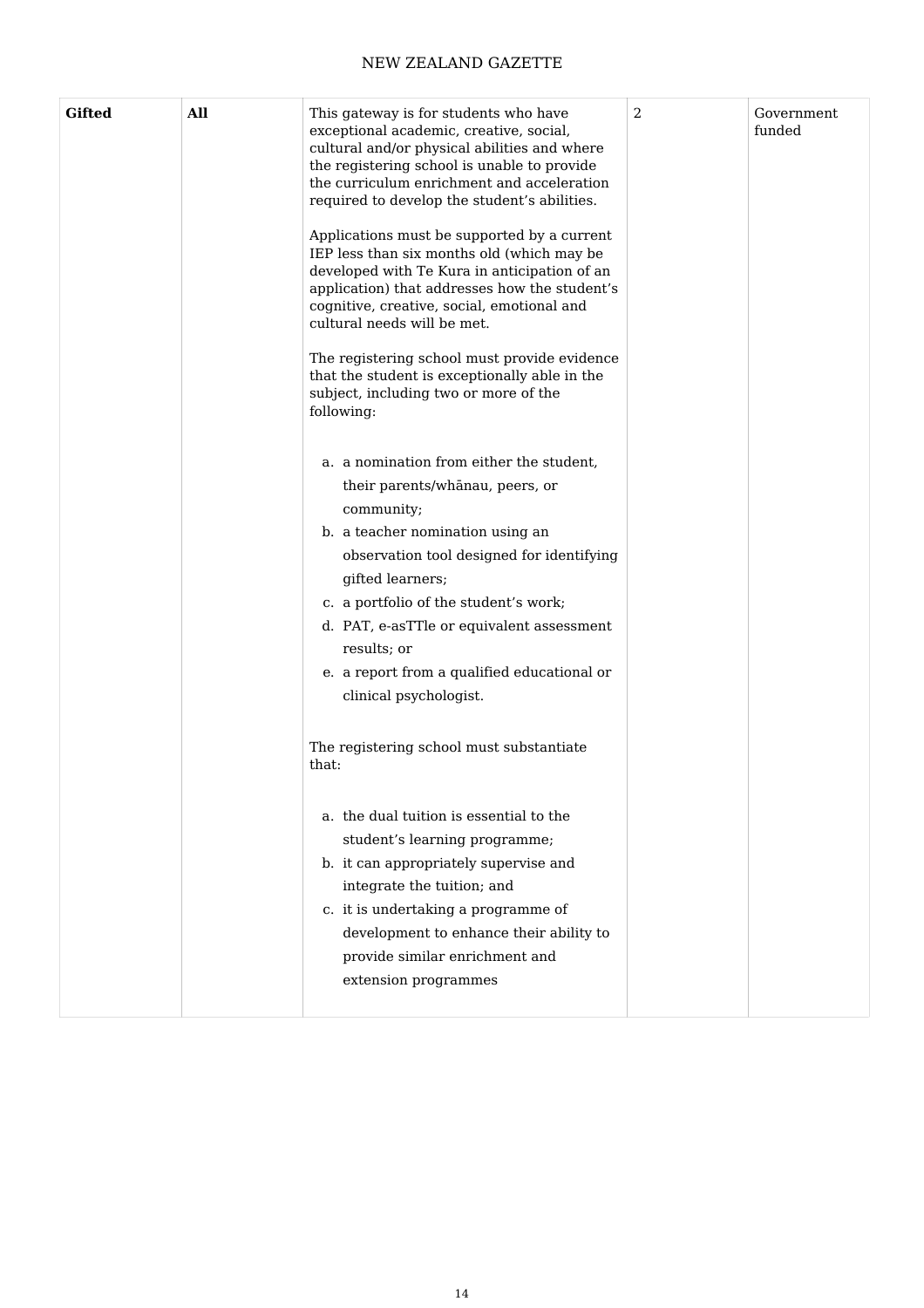| <b>Specialist</b><br>schools and<br>specialist<br>institutions | <b>Specialist</b><br>schools and<br>specialist<br>institutions | For students whose specialist school or<br>specialist institution is unable to provide the<br>specialist programming or curriculum<br>adaptation appropriate to their assessed<br>learning support needs.<br>At the discretion of Te Kura, supplementary<br>dual tuition applications can be accepted<br>where it is evident that the:                                                                                                                                      | 2 | Government<br>funded |
|----------------------------------------------------------------|----------------------------------------------------------------|-----------------------------------------------------------------------------------------------------------------------------------------------------------------------------------------------------------------------------------------------------------------------------------------------------------------------------------------------------------------------------------------------------------------------------------------------------------------------------|---|----------------------|
|                                                                |                                                                | a. dual tuition is essential to the student's                                                                                                                                                                                                                                                                                                                                                                                                                               |   |                      |
|                                                                |                                                                | learning circumstances;                                                                                                                                                                                                                                                                                                                                                                                                                                                     |   |                      |
|                                                                |                                                                | b. the specialist school or institution does                                                                                                                                                                                                                                                                                                                                                                                                                                |   |                      |
|                                                                |                                                                | not have the capability to meet the                                                                                                                                                                                                                                                                                                                                                                                                                                         |   |                      |
|                                                                |                                                                | learning needs identified; and                                                                                                                                                                                                                                                                                                                                                                                                                                              |   |                      |
|                                                                |                                                                | c. the capability required is beyond what                                                                                                                                                                                                                                                                                                                                                                                                                                   |   |                      |
|                                                                |                                                                | could reasonably be expected of the                                                                                                                                                                                                                                                                                                                                                                                                                                         |   |                      |
|                                                                |                                                                | specialist school or institution.                                                                                                                                                                                                                                                                                                                                                                                                                                           |   |                      |
|                                                                |                                                                | Te Kura will discuss applications with a<br>Ministry of Education manager.<br>Applications must be supported by a current<br>IEP less than six months old. The IEP is to<br>specify the required tuition duration.<br>All dual tuition arrangements are to be<br>reviewed annually to confirm<br>appropriateness and to identify the steps that<br>the specialist school or institution is taking to<br>raise its capability to meet the needs of the<br>student concerned. |   |                      |
| Year 7-15 students                                             |                                                                |                                                                                                                                                                                                                                                                                                                                                                                                                                                                             |   |                      |
| Reintegration                                                  | All                                                            | This gateway is available to support the<br>reintegration of a student into a local school.<br>Registration through this gateway is at the<br>discretion of Te Kura. Supporting<br>documentation must show that the school,<br>caregivers and other stakeholders (e.g.,<br>Ministry of Education) support the purpose<br>of the supplementary dual tuition and that<br>the school can appropriately supervise and<br>support the dual tuition.                              | 4 | Government<br>funded |

# **Schedule 3—Government Funded Dual Tuition Gateways (Curriculum Capability)**

| Gateway            | <b>School type</b> | Entry criteria | <b>Subject limit</b> | Fundina |
|--------------------|--------------------|----------------|----------------------|---------|
| Year 1-15 students |                    |                |                      |         |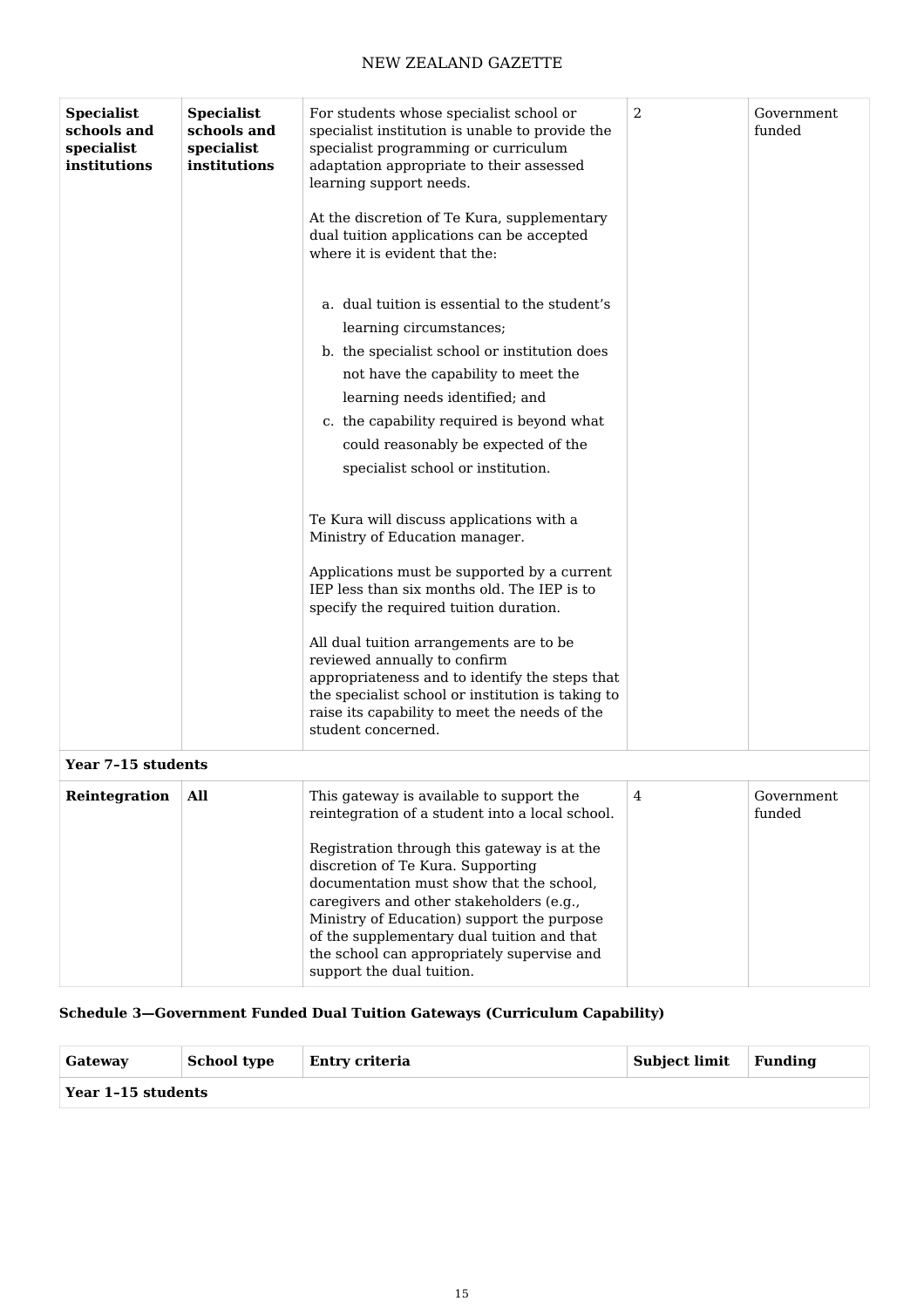| <b>Emergency</b><br>staff vacancy | All                         | Where a school has an emergency staff<br>vacancy and no suitable applicants are<br>available.                                                                                                                                                                                                                                                                                      | As approved on<br>application /<br>reapplication                                    | Government<br>funded |
|-----------------------------------|-----------------------------|------------------------------------------------------------------------------------------------------------------------------------------------------------------------------------------------------------------------------------------------------------------------------------------------------------------------------------------------------------------------------------|-------------------------------------------------------------------------------------|----------------------|
|                                   |                             | Te Kura may approve Year 1-15 class dual<br>tuition as an emergency measure subject to<br>the registering school:                                                                                                                                                                                                                                                                  |                                                                                     |                      |
|                                   |                             | a. confirming that it is continuing to<br>advertise the vacancy;<br>b. organising classes so that a minimum<br>number of students are receiving dual<br>tuition;<br>c. providing appropriate supervision and<br>resources, including textbooks; and<br>d. for Year 1-8 classes, confirming that<br><b>Emergency Staffing Scheme</b>                                                |                                                                                     |                      |
|                                   |                             | assistance is not available.<br>Approvals may be granted for a minimum of<br>four weeks and for a maximum of one school<br>term. Approvals can be repeated on a term-<br>by-term basis at the discretion of Te Kura,<br>subject to the criteria above. Schools will be<br>asked to provide evidence that they continue<br>to meet the criteria as part of the approval<br>process. |                                                                                     |                      |
|                                   |                             | Te Kura will discuss applications with a<br>Ministry of Education manager.                                                                                                                                                                                                                                                                                                         |                                                                                     |                      |
| <b>School</b><br><b>Emergency</b> | All                         | Where a community has suffered a natural<br>disaster or other emergency which has<br>impacted on the school's ability to provide<br>education to its students for a significant<br>period of time (as deemed by the Secretary<br>for Education).<br>Enrolment through this gateway is to be                                                                                        | As approved by<br>Secretary for<br>Education at<br>time of<br>emergency<br>response | Government<br>funded |
| Realm<br>country<br>schools       | Realm<br>country<br>schools | approved by the Secretary for Education.<br>This gateway is for Realm country students<br>whose school is unable to provide access to<br>subjects.                                                                                                                                                                                                                                 | As approved on<br>application                                                       | Government<br>funded |
|                                   |                             | Registration through this gateway is at the<br>discretion of Te Kura.                                                                                                                                                                                                                                                                                                              |                                                                                     |                      |
| Year 7-8 students                 |                             |                                                                                                                                                                                                                                                                                                                                                                                    |                                                                                     |                      |
| <b>Technology</b>                 | All                         | This dual tuition gateway is for<br>geographically isolated schools with no<br>access to Year 7-8 technology tuition.<br>The principal may apply to the Ministry of                                                                                                                                                                                                                | 1                                                                                   | Government<br>funded |
|                                   |                             | Education, through a Ministry manager, for<br>approval to register the school's Year 7-8<br>students with Te Kura for technology tuition.                                                                                                                                                                                                                                          |                                                                                     |                      |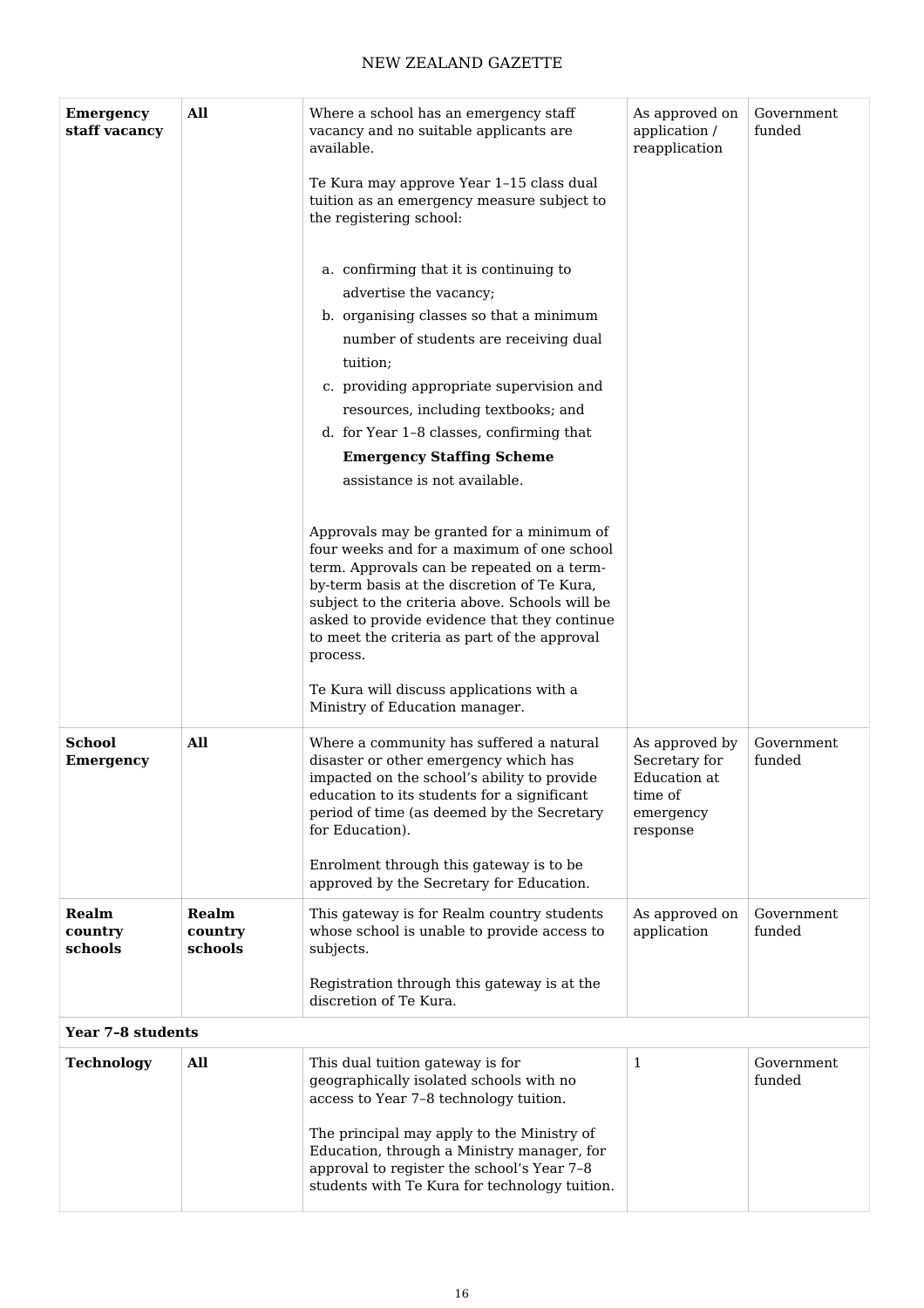| <b>Te Reo</b>                  | All                            | A principal may apply to the Ministry of<br>Education, through a Ministry manager, to<br>register Year 7-8 students for dual tuition at<br>all levels of Te Reo Māori. Students may also<br>register for a second subject within the<br>Kaupapa Māori learning area. | 2              | Government<br>funded |  |  |  |
|--------------------------------|--------------------------------|----------------------------------------------------------------------------------------------------------------------------------------------------------------------------------------------------------------------------------------------------------------------|----------------|----------------------|--|--|--|
|                                | Year 9-15 students             |                                                                                                                                                                                                                                                                      |                |                      |  |  |  |
| Subject not<br>available       | All                            | School is unable to offer a Year 9-15<br>subject<br>This gateway is to enable schools with a Year<br>9-15 roll of less than 600 (excluding<br>international fee-paying students) at the time<br>of application to offer a broader and more<br>balanced curriculum.   | 4              | Government<br>funded |  |  |  |
|                                |                                | <b>Cultural exchange</b><br>Student is on an approved cultural exchange<br>in New Zealand and requires subjects on<br>return to the country that they are from that<br>are not available from the registering school.                                                | 2              | Government<br>funded |  |  |  |
|                                |                                | <b>Student transfer</b><br>For students who have transferred from<br>another school during that year. The<br>maximum period of dual tuition is for the<br>remainder of the school year.                                                                              | $\overline{2}$ | Government<br>funded |  |  |  |
|                                |                                | <b>Cultural affinity</b><br>Student has a demonstrated family or<br>cultural affinity with an ethnic group and<br>requires tuition in that language.                                                                                                                 | $\mathbf{1}$   | Government<br>funded |  |  |  |
|                                | <b>Attached</b><br>units       | <b>Activity Centres, Alternative Education</b><br>and TPUs<br>Student is attending an Activity Centre, Teen<br>Parent Unit or Alternative Education<br>placement and the unit is unable to offer a<br>subject.                                                       | 4              | Government<br>funded |  |  |  |
| <b>Summer</b><br><b>School</b> | All                            | This gateway is to enable short-term<br>enrolments over the summer break between<br>Terms 4 and 1 for students who need to earn<br>additional credits or specific internal<br>standards to complete an NCEA Level.                                                   | 12 credits     | Government<br>funded |  |  |  |
|                                |                                | Students may register for a maximum of 12<br>credits at any one time through this gateway.                                                                                                                                                                           |                |                      |  |  |  |
|                                |                                | This gateway is limited to 1000 students per<br>year.                                                                                                                                                                                                                |                |                      |  |  |  |
| Year 11-15 students            |                                |                                                                                                                                                                                                                                                                      |                |                      |  |  |  |
| All                            | <b>Small senior</b><br>classes | School has only a small number of students<br>studying the subject at Years 11-15 levels.                                                                                                                                                                            | $\overline{2}$ | Government<br>funded |  |  |  |
|                                |                                | The maximum number of students able to be<br>registered for tuition in any subject level is<br>six per school. Te Kura has the discretion to<br>vary this limit to meet the needs of rural<br>schools.                                                               |                |                      |  |  |  |

#### **Endnotes**

[1](http://www.gazette.govt.nz/notice/id/2020-go5766/#Return1) "Government funded" means government funding paid directly to Te Aho o Te Kura Pounamu for the provision of